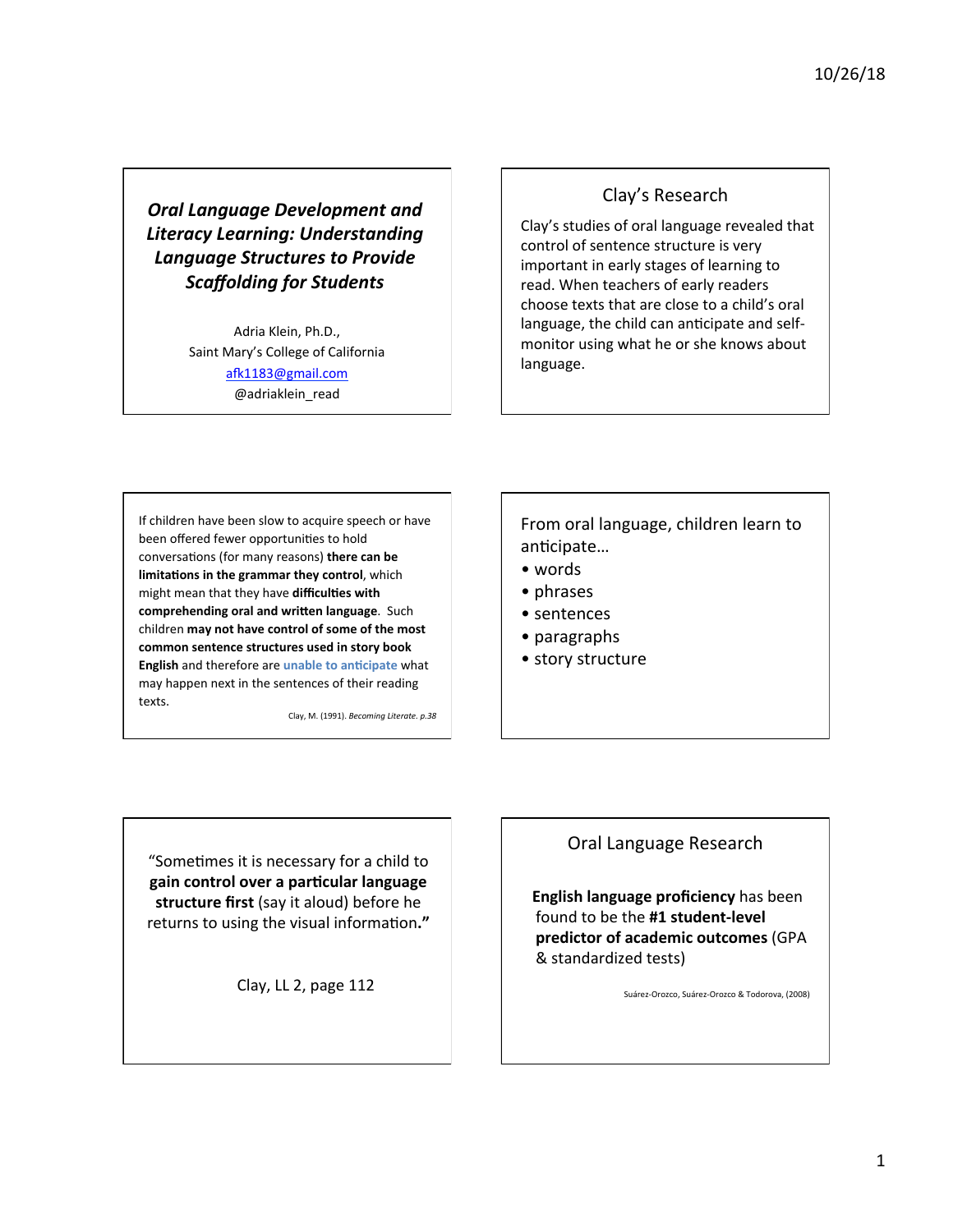**I** am encouraging teachers to understand that learning in one language area enriches the potential for learning in the other areas. Therefore, if we plan instruction that links oral language and literacy learning (writing and reading) from the start--so that writing and reading and oral language processing move forward together, linked and patterned, from the start--that instruction will be more powerful.

Clay (1991) Becoming Literate







Help to determine next instructional steps/ possible language objectives to teach.

"...teachers should look more closely at language behaviors. Knowing what the pupil does leads to more significant teaching"

 Clay, M. (1998). *Change Over Time*, p.105

All readers anticipate up-and-coming text, and therefore **children** who do not control some of the simple rules of grammar (for using verbs, plurals, and possessives in their speech) will be slower to solve these simple problems in their reading and in their own attempts to write.

Clay, *Biks and Gutches*, 2007, p. 8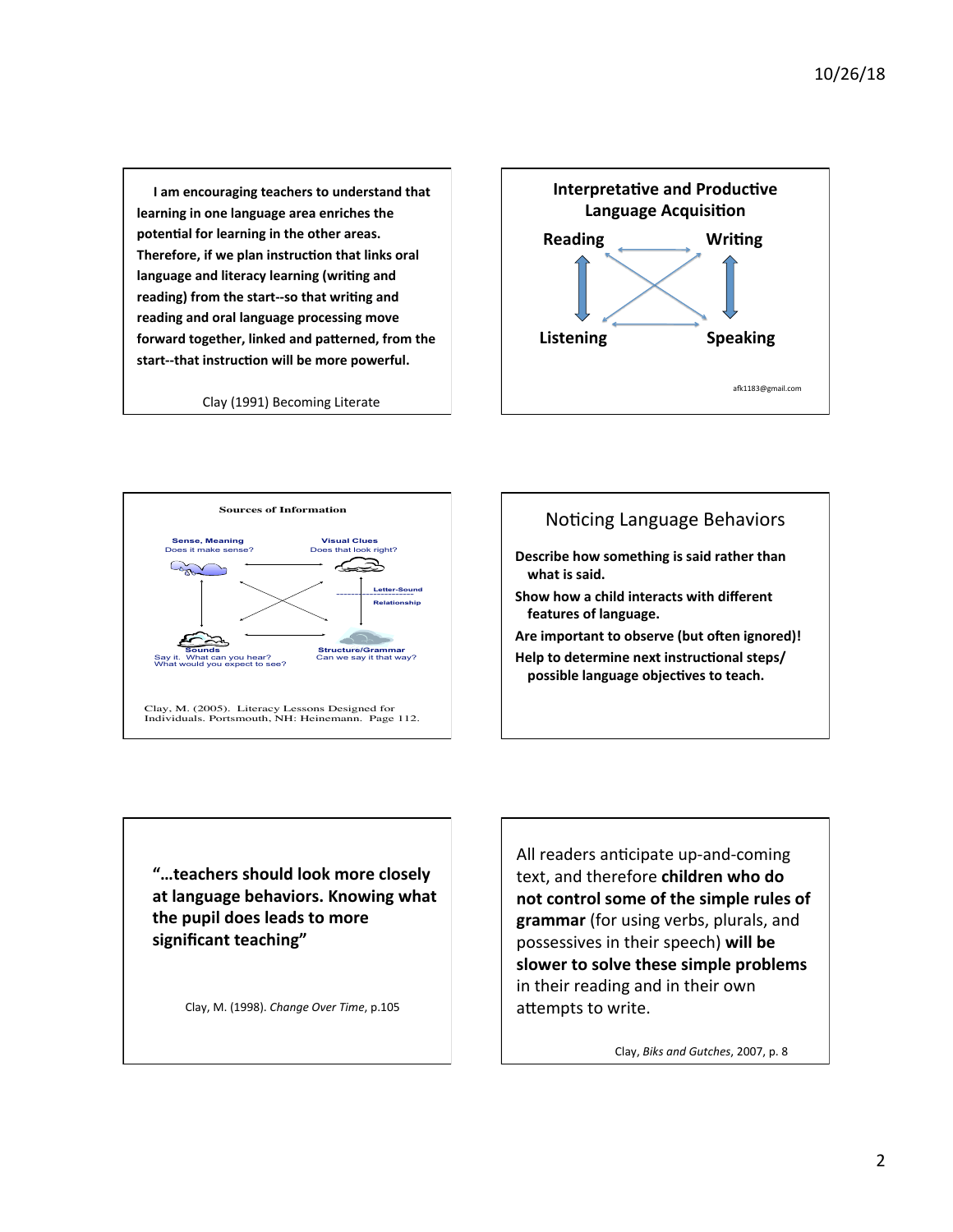#### Language Related (LR) Approximations

- LR approximations are attributable to the reader's language -the way they speak, the language structures they use, the vocabulary they know- and **how similar or different their** language is from book language
	- LR errors differ from errors due to difficulty with interpreting print
- This is the first study to look at LR approximations for EALs

Briceno, A. and Klein, A.F. (2016). Making Instructional Decisions: Deepening our Understanding of English Learners' Processing in Reading. Journal of Reading *Recovery*, Fall, 2016. 

#### Language Related (LR) Approximations

- 95% of ELs' running records contained LR errors
- 54% of all the errors ELs made were LR
- 5 types of errors comprised 93% of all the LR errors ELs made



#### LR Approximations 1: Teacher Tolds

- Most tolds (2/3) due to unknown vocabulary - E.g.: sea, drawer, parrots, naughty, island - multiple meaning words (e.g.: pool)
- Other tolds (1/3) due to tricky language **structures** 
	- $-$  question words at the beginning of a sentence
	- $-$  the use of the conditional "would:"
	- sight words such as "come" or "here" at the beginning of a sentence and page; and
	- the uncommon word "shall"



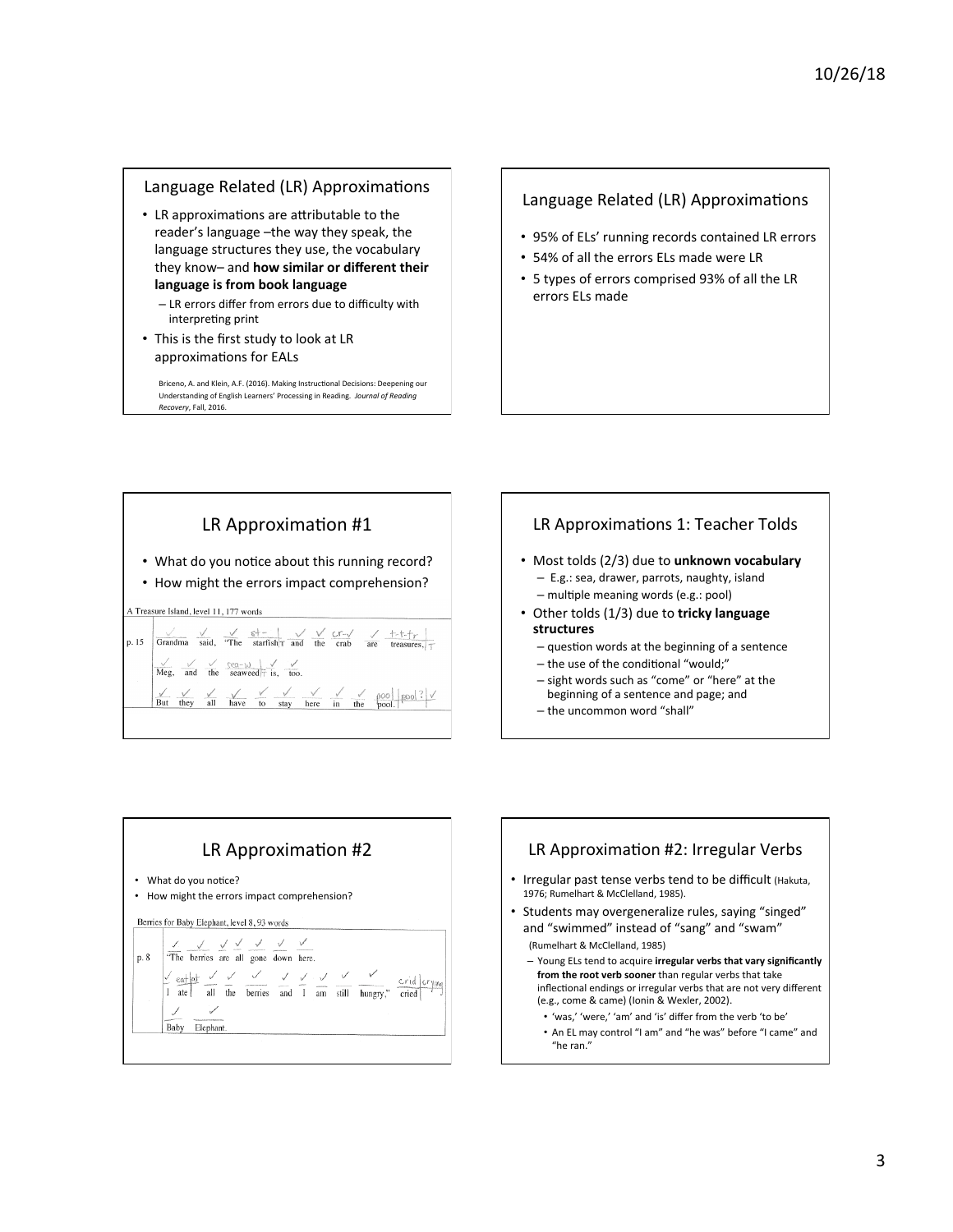



- Regular verbs In most cases, ELs left off the ending, usually the past tense -ed – Look/looked; like/liked; shout/shouted
- "-ing" is often acquired before "ed" & "s" on Verbs (Brown, 1973; Hakuta, 1976; Larsen-Freeman, 1975)
- Plurals  $-$  the  $-$ s ending was left off plurals – Flower/flowers,



# LR Approximation #4: Contractions

- 3 stages to learning contractions
	- Affirmative term: do
	- Two words: do not, I am
	- Contraction: don't, I'm
- Some students didn't read contractions (it/it's)
- Some students seemed to ignore the contraction  $(I will / I'$ ll)
- Read the contraction instead of 2 words (won't/ will not)
- Read the opposite (can/can't; will/won't)



# LR Approximation #5: Prepositions

- Prepositions tell: With whom? Where? When?  $-$  with my mom, at the park, in the morning
- ELs commonly mixed prepositions that shared visual information (in/on, at/to, for/of)
- Sometimes students monitored but were unable to fix it
- Prepositions can be very difficult for ELs
- The choice of preposition often seems arbitrary (e.g., why do we get on a plane or bus but in a car?)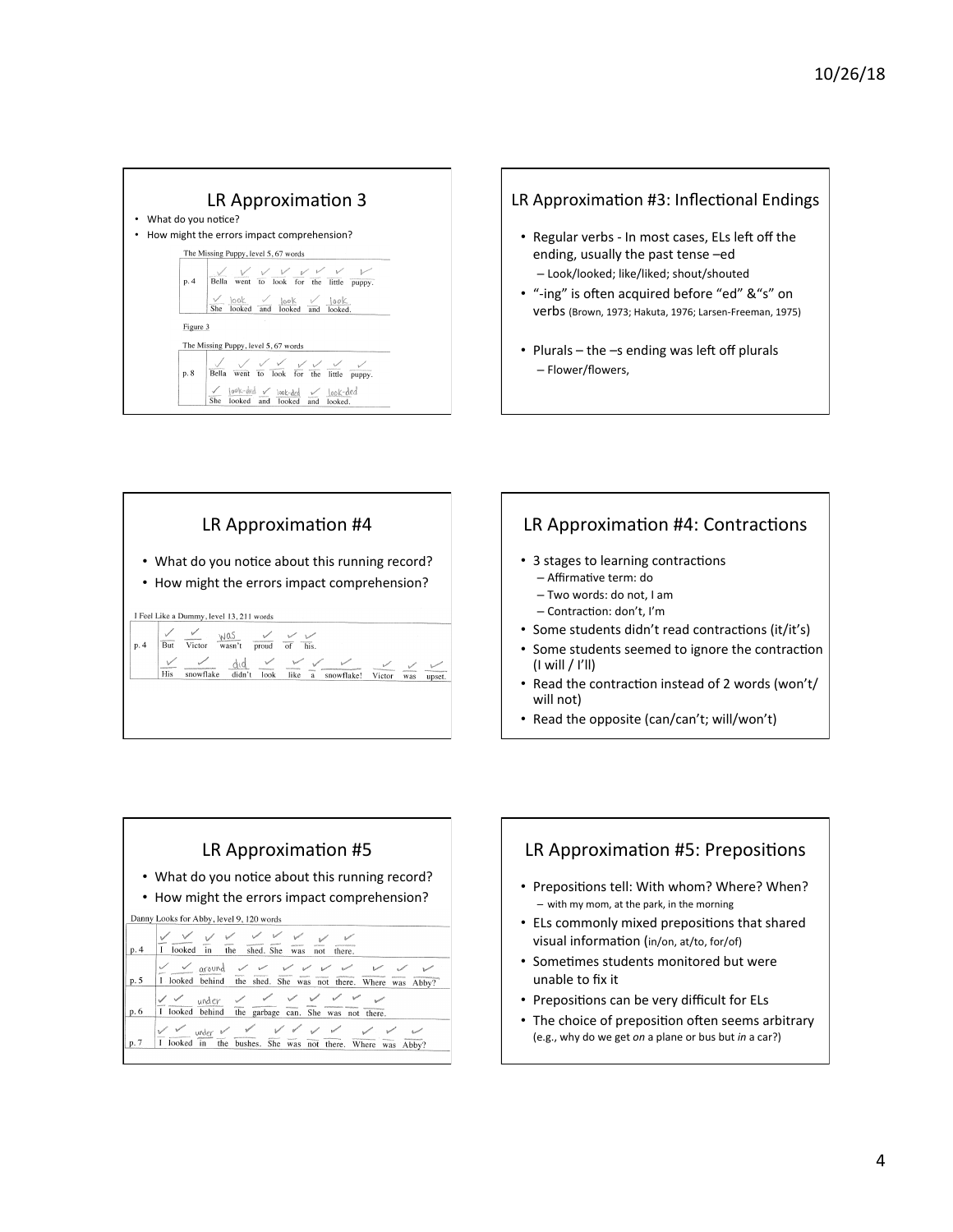"So if a running record is a result of careful observations it will tell us how close a child's language predictions are to those of an author. Over time there is likely to be a slow change toward the standard dialect of the books ... I **think a problem arises when you**  think of a running record as an assessment, with a score (% correct), or yielding a 'pass' on a book level."

Clay, quoted in Rogers & Mosley Wetzel, 2014, p. 126-127





## 1. Ongoing Assessment -Language & Literacy

- Continually assess oral language and look for patterns across **reading**, writing and speech
	- Observe patterns in students reading, writing, talking
		- sentence structure and vocabulary
	- $-$  Ex: if the child does not control the third person singular "s" in her speech, s/he may struggle to read the final "s" on verbs and may not use the "s" in writing

### 1. Ongoing Assessment -Language & Literacy

- Continually assess oral language and look for patterns across reading, writing and speech - Analyze running records again with a focus on
	- language
	- Closely examine tolds
	- Don't assume visual errors
	- Think beyond the accuracy rate

#### 2. Careful Books Selection & Scaffolding

- Use book orientation to scaffold tricky language
	- familiar words used in new or different ways
	- unfamiliar vocabulary
	- tricky language structures
- Practice tricky structures; know when to "back off" (Clay, 2005)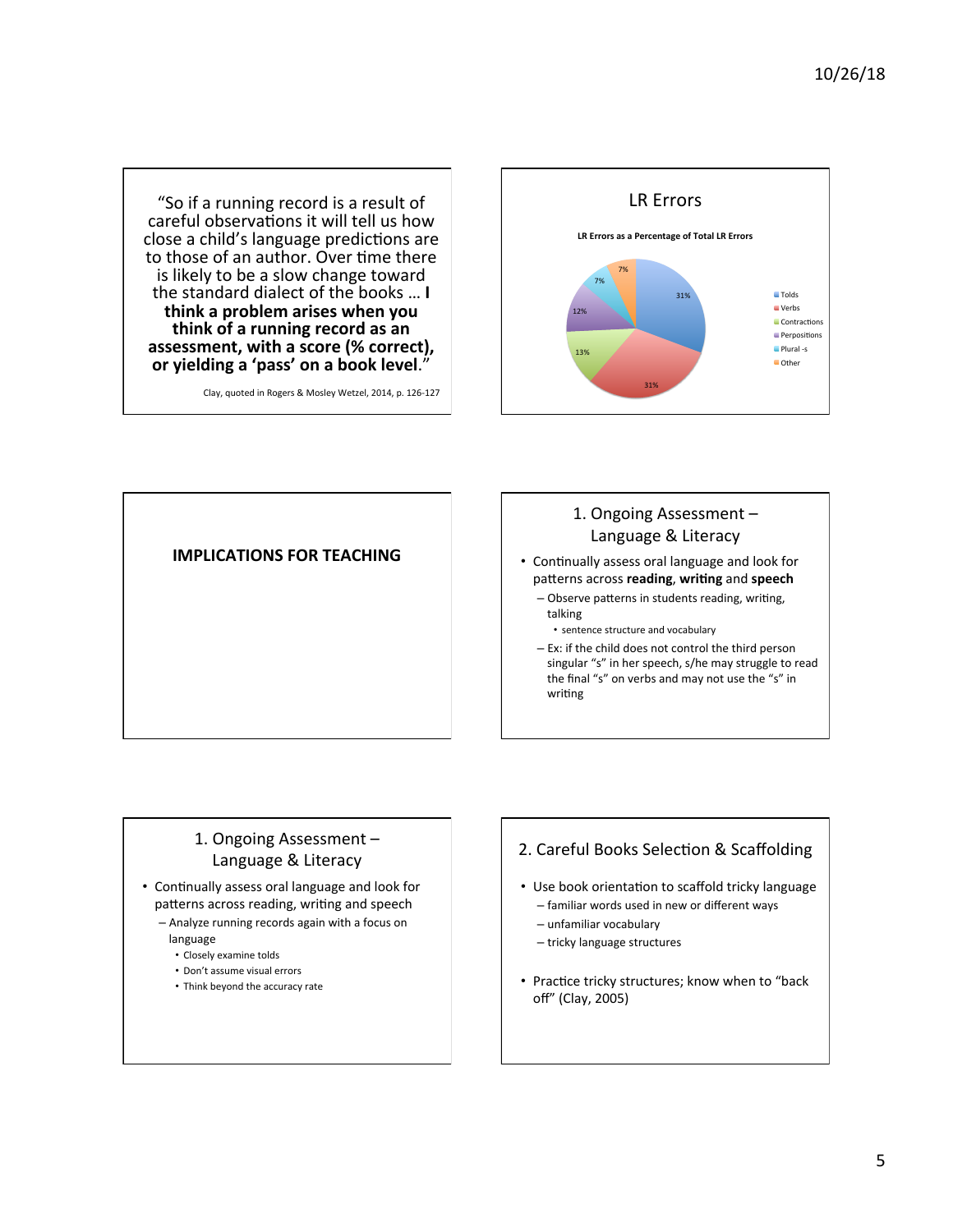### 2. Careful Books Selection & Scaffolding

"Get the new phrase or sentence:

- To the ear (listening)
- To the mouth (saying)
- To the eye (reading)
- 
- To the written product (creating text)

Clay, 2004, p. 5

#### 2. Careful Books Selection & Scaffolding

- Check for understanding frequently.
	- In the running record, consider:
		- Tolds
		- Verbs
		- Contractions
		- Prepositions
	- $-$  Is the child understanding my teacher language?

# 3. Intentional Language Expansion

- Sentence transformations
- Books to expand language

#### Syntactical Development *based on Clay's Theory of Literacy Development*

*Change in grammar takes time, and I doubt if* we know why. The child reads easy grammars well, reads more, and has more exposure to *alternative* ways of varying the construction of sentences. Talking and writing alone may not *introduce enough exposure to literary variations of language use.* 

Clay, Taking, Reading and Writing, *JRR*, Spring, 2004, p. 13

#### Syntactical Development based on Clay's Theory of Literacy Development

 *"Encourage the use of alternative constructions: expanding the phrase, moving things around, transforming simple statements."* 

Clay, M.(2004), "Talking, Reading and Writing", *JRR*, Spring

**In interactions, think about these simple sentence types**  and development of more complex syntax. . . Asking where, when and who to **expand sentences by adding** prepositional phrases.